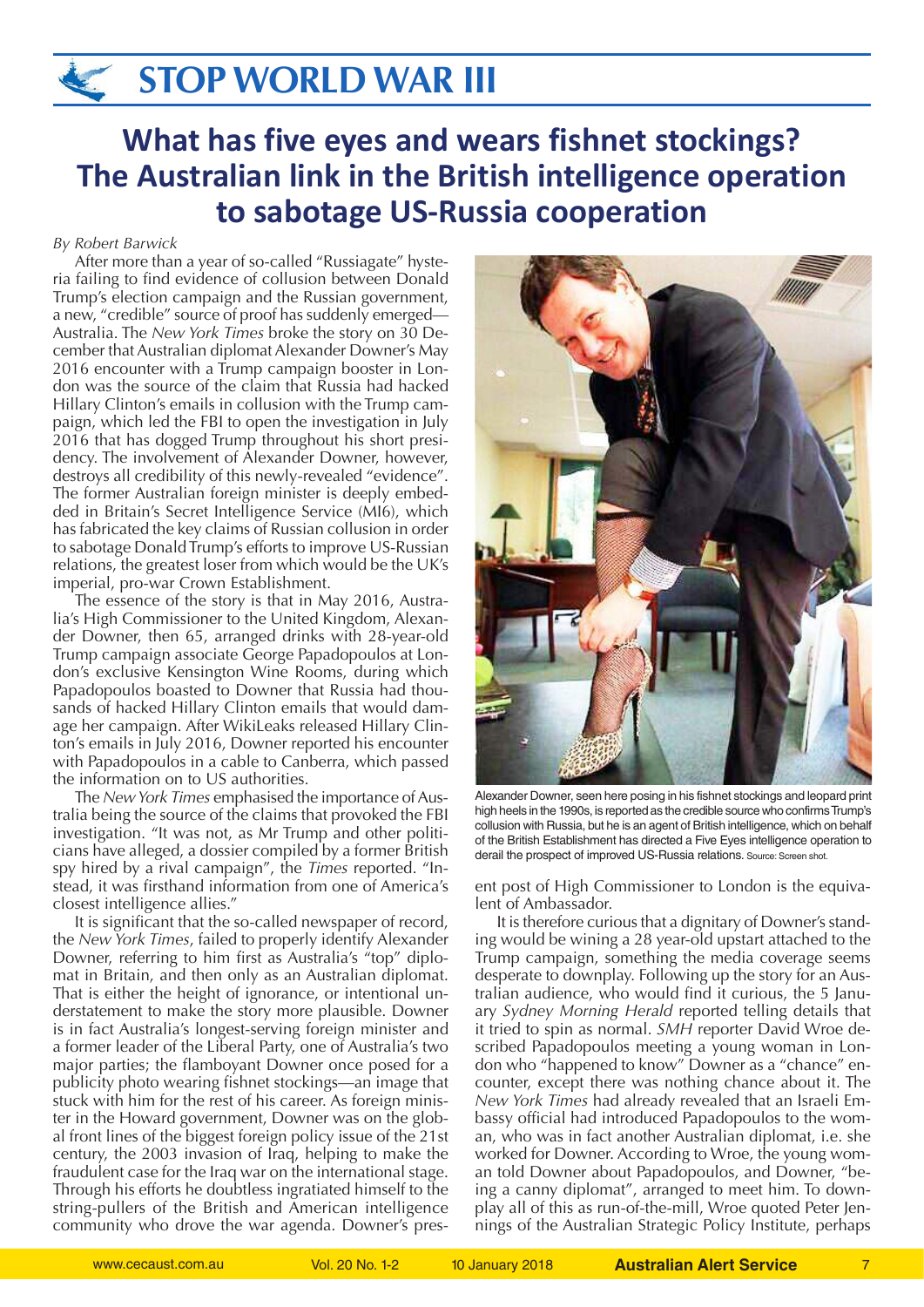Australia's most rabid neocon warmonger, who advocates Australia's participation in every possible Anglo-American war provocation against Russia and China and who appears to be on familiar terms with Downer: "Alexander was doing what a High Commissioner should do, finding pathways into the campaign team", Jennings said.

Downer is not just the High Commissioner and a former foreign minister, however. He is deeply connected into British intelligence. As foreign minister he had been in charge of Australia's MI6, the Australian Secret Intelligence Service (ASIS). ASIS agents, who are usually recruited from the diplomatic corps, where indeed Downer started his career, are known to refer to Canberra as "home office" and MI6 headquarters in London as "head office". ASIS and Australia's other intelligence agencies are part of the Five Eyes intelligencesharing alliance with the UK, USA, New Zealand and Canada; the popularised terms "deep state" and "secret state" refer to these interconnected intelligence agencies. After leaving politics, Downer stayed involved in this intelligence world. In 2008 he joined the advisory board of secretive British firm Hakluyt & Co., a private intelligence company founded by "former" officers of MI6. This is a similar operation to Orbis Business Intelligence, the firm founded by former MI6 officer Christopher Steele, who fabricated the discredited Trump dossier for the Clinton campaign which the *NYT* is now keen to claim did not trigger the FBI investigation. Downer resigned from Hakluyt & Co. when he was appointed High Commissioner in 2014, but has continued to attend group functions. Today the international advisory board of Hakluyt & Co. includes Sir Iain Lobban, the former director of GCHQ, the UK's top and most secretive intelligence agency.

The real story of Russiagate is not Russian interference in the US election, but British interference, through the British intelligence operation aimed at Trump. Ever since WWII, British strategy has hinged upon its "special relationship" with the USA, which to the imperial geopolitical mindset of the British elite depends upon an adversarial relationship between the USA and Russia (previously the USSR). From the outset of his campaign, Trump expressed a desire to change that adversarial relationship, in order to reduce the danger of war between the world's two nuclear superpowers.

Russiagate has revealed that as Trump emerged as a serious contender for the presidency, British intelligence mobilised an operation to derail the possibility of Trump achieving closer US-Russia relations. The timing of Downer's approach to Papadopoulos confirms it is part of that operation. He arranged the meeting just as Trump was sewing up the Republican Party nomination, and a few days after Papadopoulos, on behalf of the Trump campaign, had attracted attention in London from a clumsy interview with the 4 May 2016 London *Times*, which generated the headline that Trump was a risk to the US-UK "special relationship".

### **'Russiagate' conspiracy unravels**

### *By Elisa Barwick*

The plan to prevent US President Donald Trump from governing by embroiling the White House in the scandal known as Russiagate, is unravelling. The plan was always aimed at preventing the USA re-establishing cooperation with Russia, which together with US-China cooperation could lead to a three-way collaboration between the world's leading nuclear powers, allowing a new global economic and strategic framework to develop, potentially spelling the end of a century of geopolitical manipulation and war.

While Russiagate refers to purported collusion between the 2016 Trump presidential campaign and the Kremlin to bring about a Trump presidency, the real story is now beginning to emerge. Under the guidance of President Barack Obama's National Intelligence director James Clapper, FBI chief James Comey and CIA Director John Brennan, a cabal intersecting all three agencies and the US Department of Justice acted to prevent Trump's election and to create an "insurance policy"—a ready-made scandal to be pulled off the shelf in the unlikely event he was elected. That British authorities tipped off US agencies to the so-called Russian interference in the 2016 election and that former British MI6 agent Christopher Steele wrote the "dodgy dossier" presenting Trump's alleged indiscretions and dealings in Russia, indicates the seminal role of British intelligence, in particular Government Communications Headquarters (GCHQ) which oversees the entire Five Eyes intelligencesharing alliance. (*AAS*, 22 Nov. 2017 "Evidence piles up: British Intelligence launched Russiagate".)

As International Schiller Institute Chairwoman, Helga Zepp-LaRouche told a webcast audience on 4 January, "The real story here is not that Russia was colluding with the Trump campaign; the real scandal, which all these question marks lead to, is if it turns out that the Obama administration colluded with British intelligence and the Hillary Clinton campaign and the Democratic National Com-

mittee (DNC), in order to conspire against an opponent candidate and after he won the election, against an elected President. That is a scandal which could totally dwarf the Watergate scandal and this is now the breaking story."

The Mueller investigation is a key part of the scandal. Former FBI director Robert Mueller was ap-



Russiagate special prosecutor, Robert Mueller. Photo: Wikipedia

pointed special prosecutor by the Department of Justice (DOJ) to investigate the alleged Russian interference. *AAS* documented in the 11 October Washington Insider that Mueller is a hit man for the Anglo-American Establishment, his crimes including the cover-up of the Saudi role in the 9/11 terrorist attack.

Other key players in the anti-Trump cabal were Deputy FBI Director Andrew McCabe, top FBI counterintelligence official and chief Russiagate investigator Peter Strzok, and Associate Deputy Attorney General Bruce Ohr. Ohr and his wife Nellie had previously worked as part of a CIA/FBI/DOJ organised crime taskforce with MI6's Christopher Steele and Fusion GPS co-founder Glenn Simpson, for a time under McCabe's direction. During the presidential campaign Nellie was employed by Fusion GPS which produced the Steele dossier, to help with research and analysis of Trump. According to MI6-connected journalist Luke Harding in his